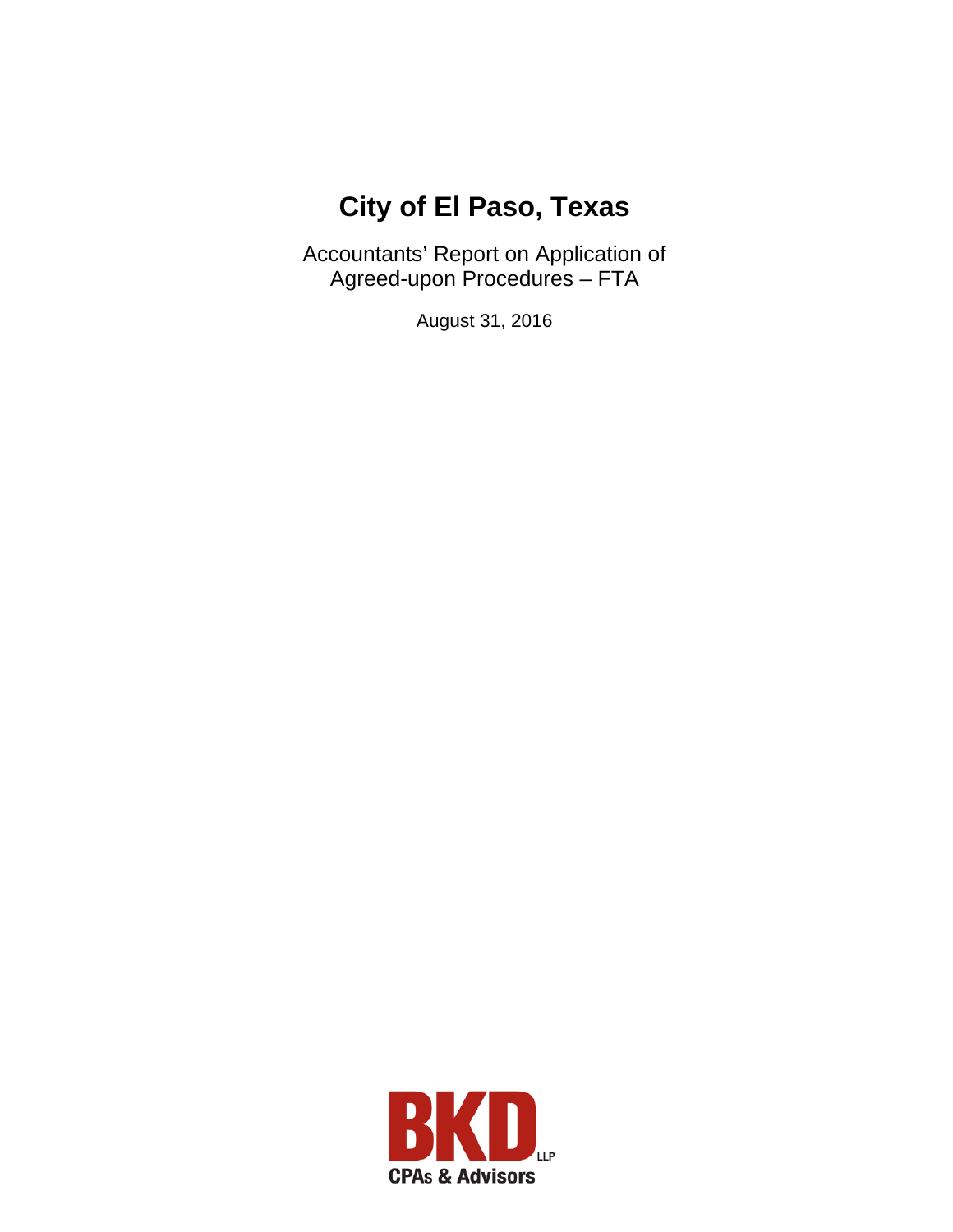## **City of El Paso, Texas August 31, 2016**

### **Contents**

| Independent Accountants' Report on Application of |  |
|---------------------------------------------------|--|
|                                                   |  |
|                                                   |  |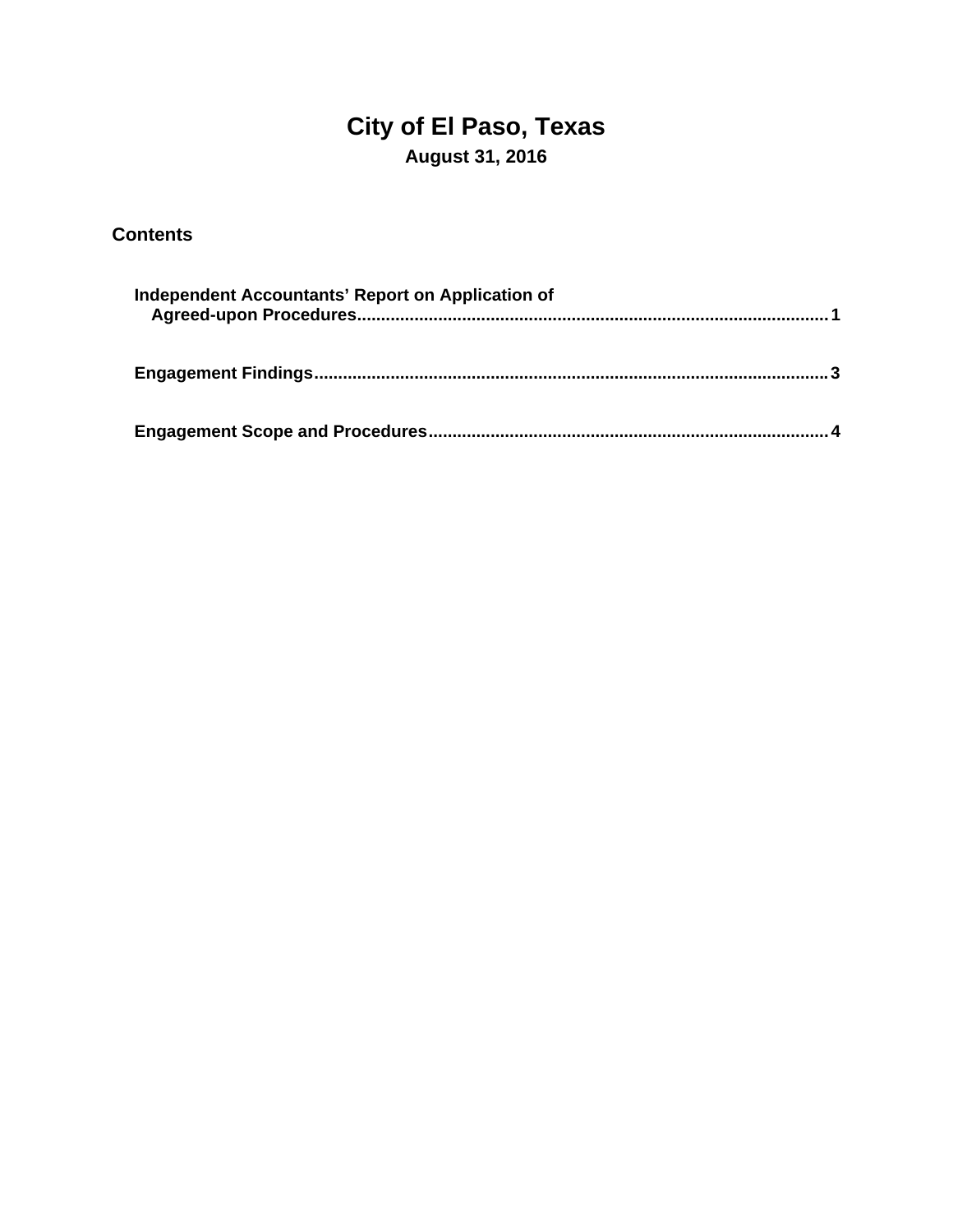

#### **Independent Accountants' Report on Application of Agreed-upon Procedures**

The Honorable Mayor, City Council and City Manager City of El Paso, Texas El Paso, Texas

The Federal Transit Administration (FTA) has established the following standards with regard to the data reported to it in the Federal Funding Allocation Statistics Form (FFA-10) of Sun Metro's annual National Transit Database (NTD) report:

- A system is in place and maintained for recording data in accordance with NTD definitions. The correct data are being measured and no systematic errors exist.
- A system is in place to record data on a continuing basis and the data gathering is an ongoing effort.
- Source documents are available to support the reported data and are maintained for FTA review and audit for a minimum of three years following FTA's receipt of the NTD report. The data is fully documented and securely stored.
- A system of internal controls is in place to ensure the data collection process is accurate and that the recording system and reported comments are not altered. Documents are reviewed and signed by a supervisor, as required.
- The data collection methods are those suggested by FTA or otherwise meet FTA requirements.
- The deadhead miles, computed as the difference between the reported total actual vehicle miles data and the reported total actual vehicle revenue mile (VRM) data, appear to be accurate.
- Data is consistent with prior reporting periods and other facts known about Sun Metro agency operations.

We have performed the procedures enumerated in Exhibit 2 attached to this report, to the data contained in the accompanying FFA-10 for the fiscal year ended August 31, 2016. Such procedures, which were agreed to and specified by the FTA in the Declarations section of the 2016 Policy Manual and were agreed to by Sun Metro, were applied to assist you in evaluating whether the transit agency complied with the standards described in the first preceding paragraph and that the information included in the NTD report FFA-10 form for the fiscal year ended August 31, 2016, is presented in conformity with the requirements of the Uniform System of Accounts (USOA) and Records and Reporting System; Final Rule, as specified in 49 CFR Part 630, Federal Register, January 15, 1993, and as presented in the 2016 Policy Manual. The management of Sun Metro is responsible for its compliance with these standards and that the information included in the NTD report FFA-10 is presented in conformity with applicable requirements. This report is intended solely for your information and for the FTA and should not be used by those who did not participate in determining the procedures. The procedures were applied separately

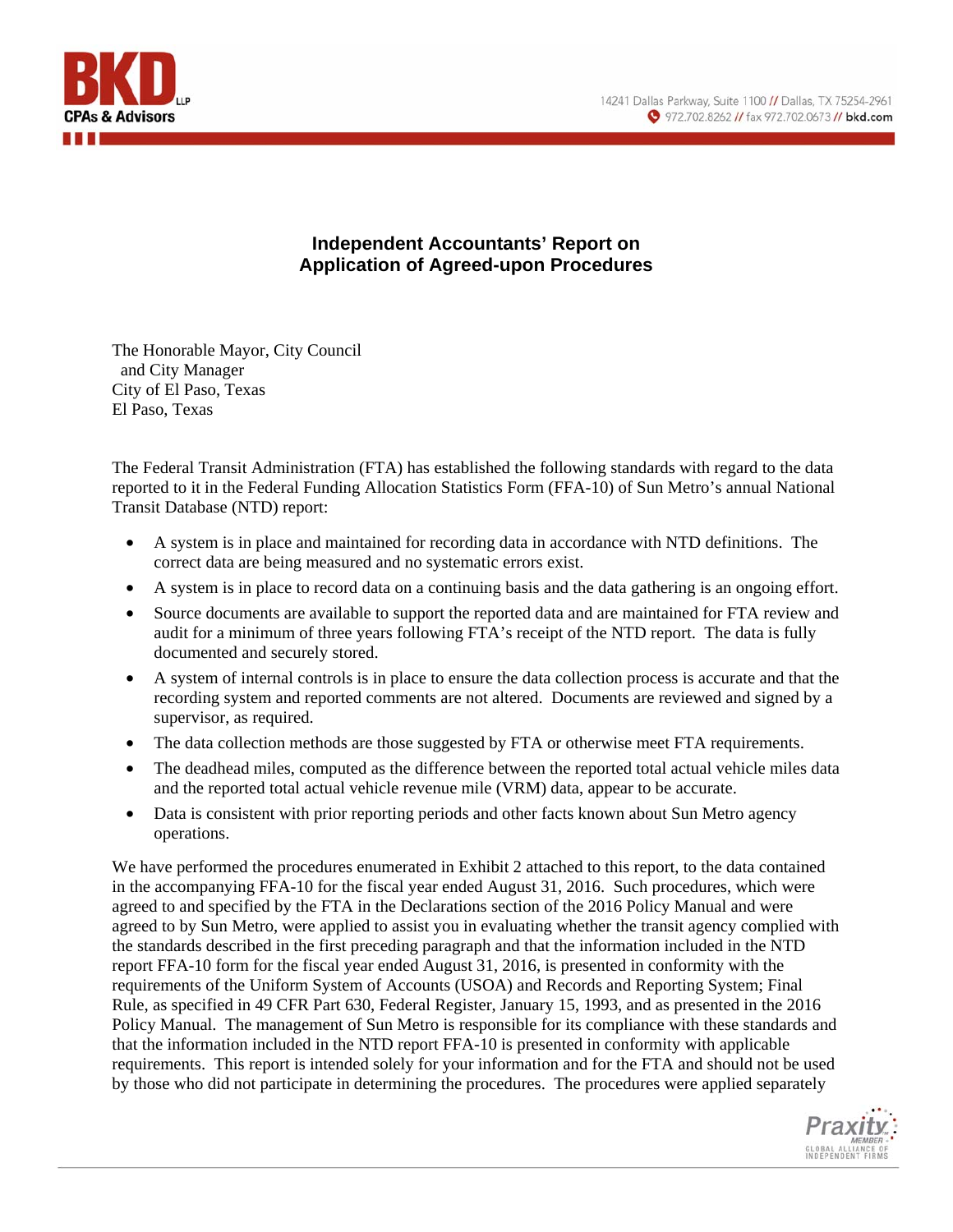The Honorable Mayor, City Council and City Manager City of El Paso, Texas Page 2

to each of the information systems used to develop the reported actual VRM, FG DRM, PMT and OE of Sun Metro for the fiscal year ended August 31, 2016, for Bus, Directly Operated modes and services.

Listed in Exhibit 1 are findings that came to our attention as a result of performing the procedures described in Exhibit 2.

This agreed-upon procedures engagement was conducted in accordance with attestation standards established by the American Institute of Certified Public Accountants. The sufficiency of the procedures is solely the responsibility of the City. Consequently, we make no representation regarding the sufficiency of the procedures described below for the purpose for which this report has been requested or for any other purpose.

We were not engaged to, and did not, conduct an examination, the objective of which would be the expression of an opinion on the specified elements, accounts or items described above. Accordingly, we do not express such an opinion. Had we performed additional procedures, other matters might have come to our attention that would have been reported to you.

This report is intended solely for the information and use of the specified parties listed above and is not intended to be and should not be used by anyone other than these specified parties.

**BKD,LLP** 

Dallas, Texas April 5, 2017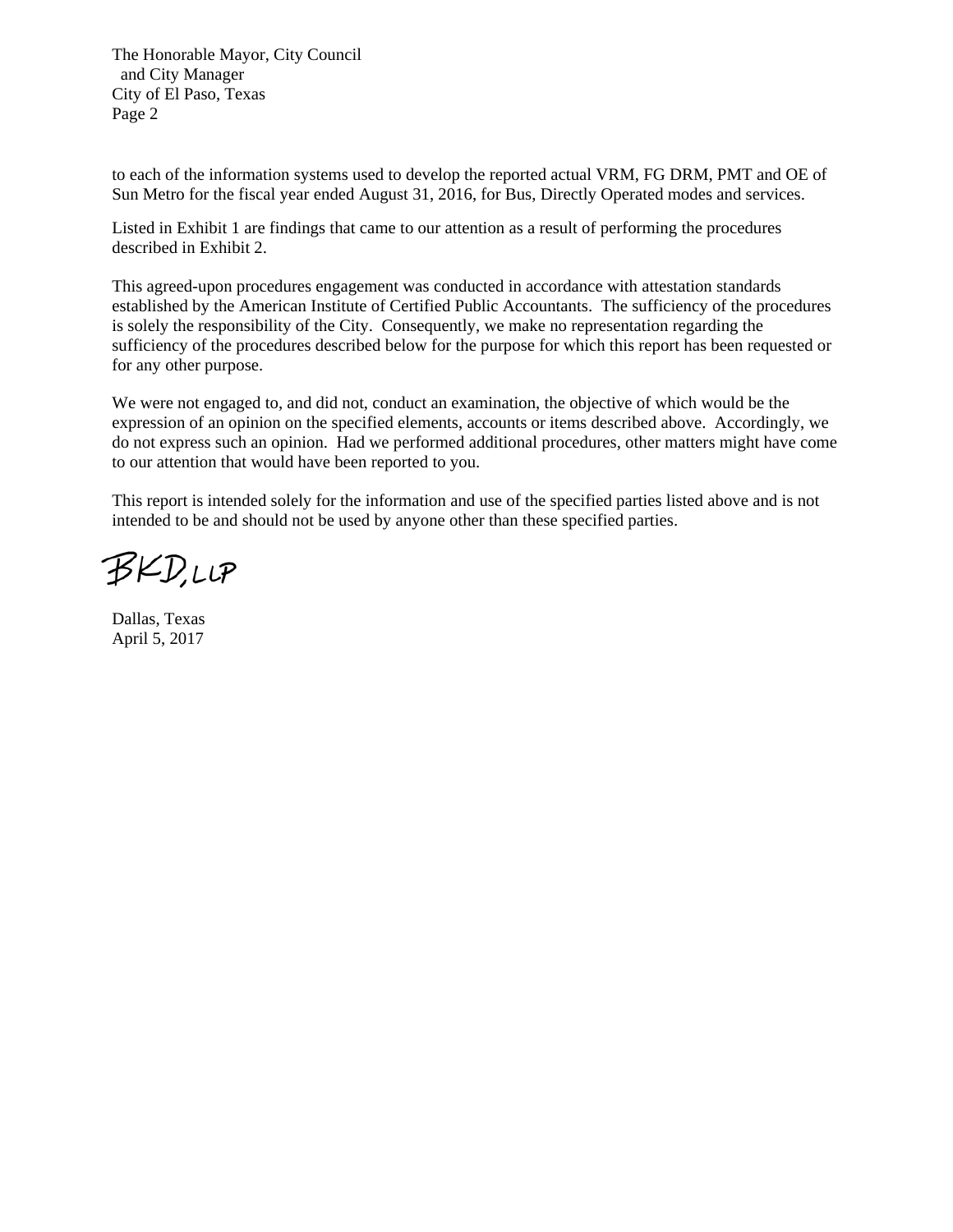### **City of El Paso, Texas Engagement Findings April 5, 2017**

Presented in this section are all our findings from performing the procedures described in the "Engagement Scope and Procedures" section of this report. Except as described in the remainder of this report section, no exceptions resulted from performance of the procedures.

1. Procedure 'Z' required us to compare the data reported on the FFA-10 form to comparable data for the prior report year and calculate the percentage change from the prior year to the current year. If actual vehicle revenue mile (VRM), passenger miles traveled (PMT) and operating expenses (OE) data had increased or decreased by more than 10% we were required to interview Sun Metro management regarding the specifics of operations that led to the increases or decreases in the data relative to the prior reporting period. The review resulted in two line items for the motor bus directly operated (MB/DO) exceeding the 10% threshold are presented below:

|                                      | 2016       | 2015       | <b>S</b> Change | % Change   |
|--------------------------------------|------------|------------|-----------------|------------|
| MB/DO Passenger Miles Traveled (PMT) | 65,860,541 | 76,887,513 | (11.026.972)    | $-14.34%$  |
| MB/DO Operating Expenses (OE)        | 52,707,910 | 58,586,227 | (5.878.317)     | $-10.03\%$ |

Sun Metro management provided the following explanations for the variances:

The difference for MB/DO Passenger Miles Traveled (PMT) is primarily related to the following factor:

(1) Mostly attributed to lower overall ridership numbers, City wide construction combined with lower fuel prices has dissuaded public to ride the bus.

The difference for MB/DO Operating Expenses (OE) is primarily related to the following factors:

- (1) Savings on CNG delivered via pipeline versus truck delivery.
- (2) Direct salaries less by \$589K for 2016. Also, no engine rebuilds during financial year 2016.
- (3) Savings on grant match due to fewer projects in financial year 2016.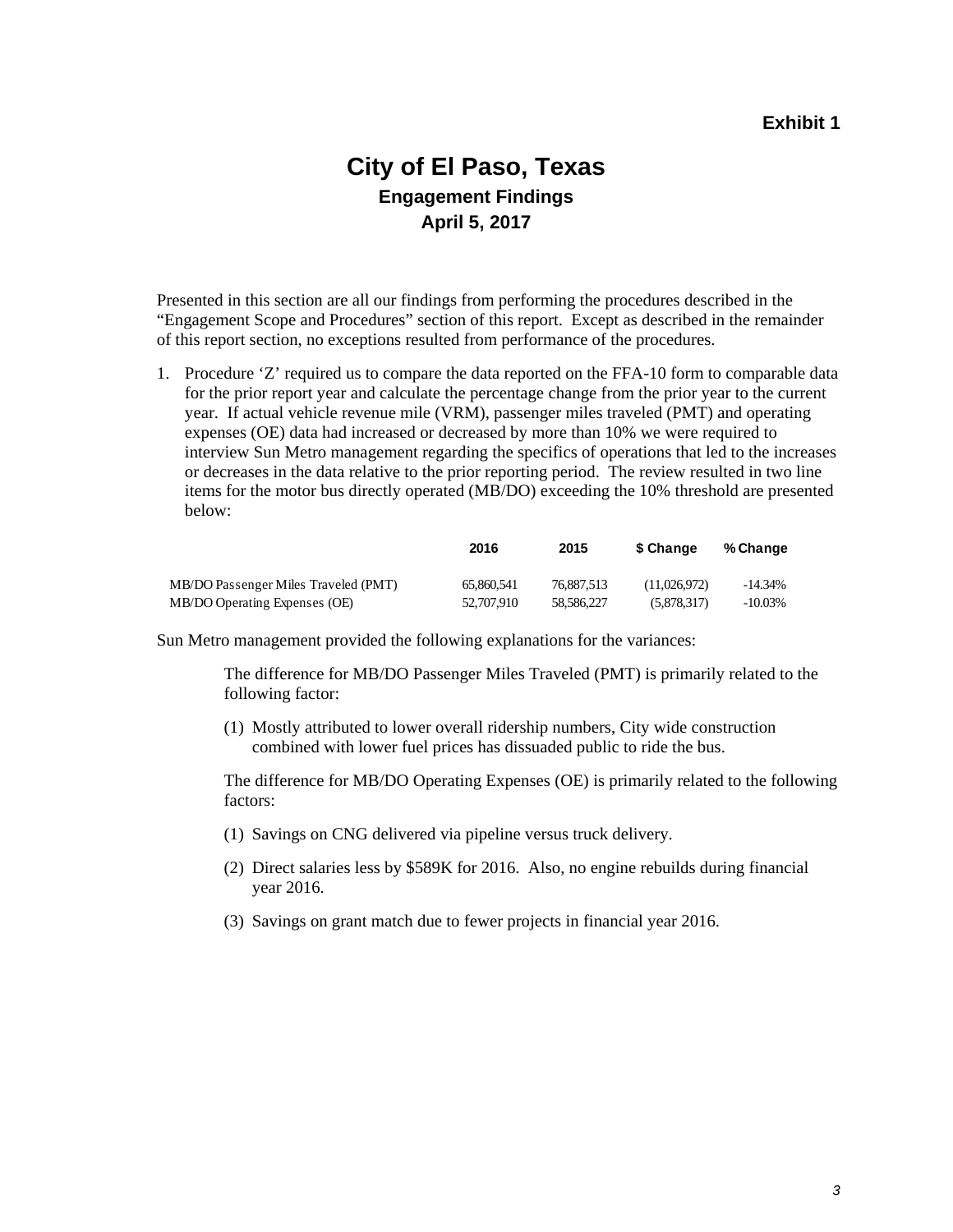### **City of El Paso, Texas Engagement Scope and Procedures April 5, 2017**

The FTA has specified and agreed to a set of procedures for the independent auditor to perform to satisfy the requirements of the Federal Funding Allocation data review. The procedures were applied separately to each of the information systems used to develop the reported vehicle revenue miles, passenger miles and operating expenses of Sun Metro for the fiscal year ended August 31, 2016, for Bus (MB), Directly Operated (DO), non-fixed guideway modes and services.

The specific procedures performed as obtained from the Declarations section of the 2016 NTD Policy Manual were as follows:

- (A) Obtain and read a copy of written procedures related to the system for reporting and maintaining data in accordance with the NTD requirements and definitions set forth in 49 CFR Part 630, Federal Register, January 15, 1993, and as presented in the 2016 Policy Manual. If there are no procedures available, discuss the procedures with the personnel assigned responsibility for supervising the NTD data preparation and maintenance.
- (B) Discuss the procedures (written or informal) with the personnel assigned responsibility for supervising the preparation and maintenance of NTD data to determine:
	- 1. The extent to which Sun Metro followed the procedures on a continuous basis, and
	- 2. Whether they believe such procedures result in accumulation and reporting of data consistent with the NTD definitions and requirements set forth in 49 CFR Part 630, Federal Register, January 15, 1993, and as presented in the 2016 Policy Manual.
- (C) Ask the same personnel (procedure "B") about the retention policy that Sun Metro follows as to source documents supporting NTD data reported on the Federal Funding Allocation Statistics Form.
- (D) Based on a description of Sun Metro's procedures obtained in items (A) and (B) above, identify all the source documents that Sun Metro must retain for a minimum of three years. For each type of source document, select three months out of the year and determine whether the document exists for each of these periods.
- (E) Discuss the system of internal controls. Inquire whether separate individuals (independent of the individuals preparing source documents and posting data summaries) review the source documents and data summaries for completeness, accuracy, and reasonableness and how often these individuals perform such reviews.
- (F) Select a random sample of the source documents and determine whether supervisor's signatures are present as required by the system of internal controls. If supervisors' signatures are not required, inquire how personnel document supervisors' reviews.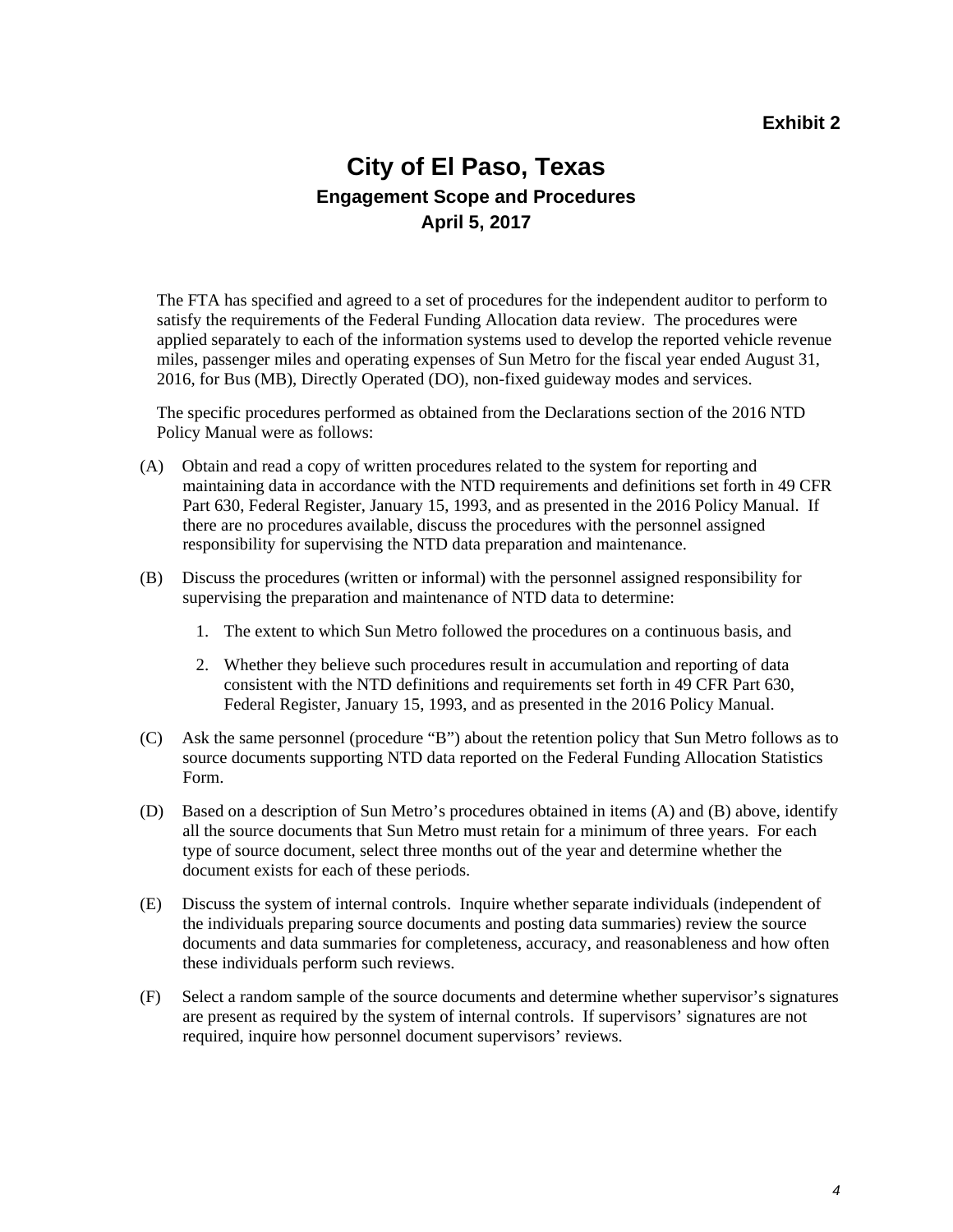### **City of El Paso, Texas Engagement Scope and Procedures (Continued) April 5, 2017**

- (G) Obtain the worksheets used to prepare the final data that Sun Metro transcribes onto the Federal Funding Allocation Statistics Form. Compare the periodic data included on the worksheets to the periodic summaries prepared by the transit agency. Test the arithmetical accuracy of the summaries.
- (H) Discuss the procedure for accumulating and recording passenger miles traveled (PMT) data in accordance with NTD requirements with Sun Metro staff. Inquire whether the procedure is one of the methods specifically approved in the 2016 Policy Manual.
- (I) Discuss with Sun Metro staff Sun Metro's eligibility to conduct statistical sampling for PMT data every third year. Determine whether Sun Metro meets NTD criteria that allow transit agencies to conduct statistical samples for accumulating PMT data every third year rather than annually. Specifically:
	- According to the 2010 Census, the public transit agency serves an UZA of a population less than 500,000.
	- The public transit agency directly operates fewer than 100 revenue vehicles in all modes in annual maximum revenue service (VOMS) (in any size UZA).
	- Service purchased from a seller is included in Sun Metro's NTD report.
	- For transit agencies that meet one of the above criteria, review the NTD documentation for the most recent mandatory sampling year (2016) and determine that statistical sampling was conducted and meets the 95% confidence and  $\pm$  10% precision requirements.\*
	- Determine how Sun Metro estimated annual PMT for the current report year.\*
- (J) Obtain a description of the sampling procedure for estimation of PMT data used by Sun Metro. Obtain a copy of Sun Metro's working papers or methodology used to select the actual sample of runs for recording PMT data. If Sun Metro used average trip length, determine that the universe of runs was used as the sampling frame. Determine that the methodology to select specific runs from the universe resulted in a random selection of runs. If Sun Metro missed a selected sample run, determine that a replacement sample run was random. Determine that Sun Metro followed the stated sampling procedure.
- (K) Select a sample of the source documents for accumulating PMT data and determine that the data are complete (all required data are recorded) and that the computations are accurate. Select a sample of the accumulation periods and re-compute the accumulations for each of the selected periods. List the accumulations periods that were tested. Test the arithmetical accuracy of the summary.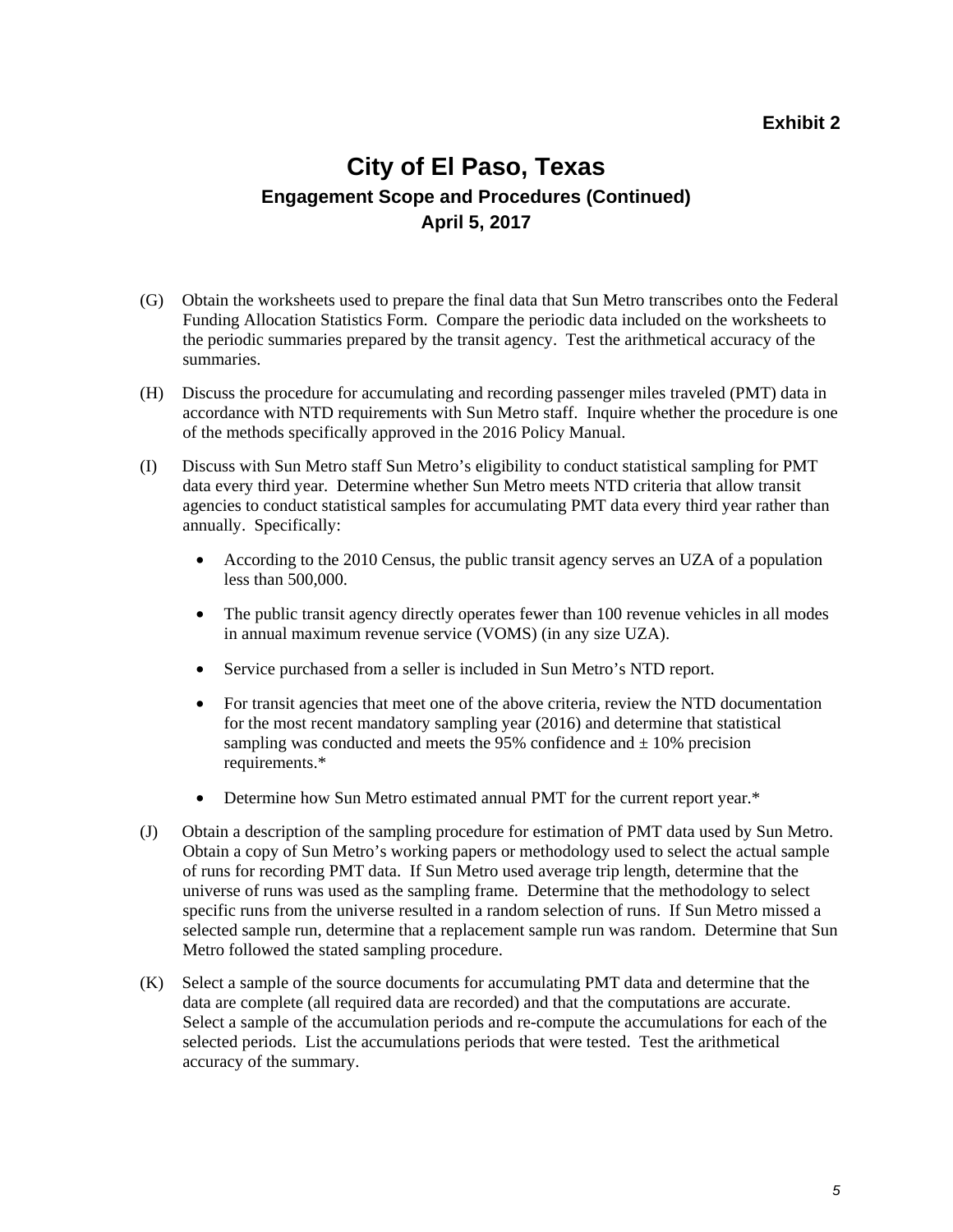### **City of El Paso, Texas Engagement Scope and Procedures (Continued) April 5, 2017**

- (L) Discuss the procedures for systematic exclusion of charter, school bus, and other ineligible vehicle miles from the calculation of actual vehicle revenue miles with Sun Metro staff and determine that they followed the stated procedures. Select a sample of the source documents used to record charter and school bus mileage and test the arithmetical accuracy of the computations.\*
- (M) For actual vehicle revenue mile (VRM) data, document the collection and recording methodology and determine that deadhead miles are systematically excluded from the computation. This is accomplished as follows:
	- If actual VRMs are calculated from schedules, document the procedures used to subtract missed trips. Select a sample of the days that service is operated, and re-compute the daily total of missed trips and missed VRMs. Test the arithmetical accuracy of the summary.
	- If actual VRMs are calculated from hubodometers, document the procedures used to calculate and subtract deadhead mileage. Select a random sample of the hubodometer readings and determine that the stated procedures for hubodometer deadhead mileage adjustments are applied as prescribed. Test the arithmetical accuracy of the summary of intermediate accumulations.\*
	- If actual VRMs are calculated from vehicle logs, select samples of the vehicle logs and determine that the deadhead mileage has been correctly computed in accordance with FTA definitions.
- (N) For rail modes, review the recording and accumulation sheets for actual VRMs and determine that locomotive miles are not included in the computation.\*
- (O) If fixed guideway or High Intensity Bus directional route miles (FG or HIB DRM) are reported, interview the person responsible for maintaining and reporting NTD data whether the operations meet the FTA definition of fixed guideway (FG) or High Intensity Bus (HIB) in that the service is:
	- 1. Rail, trolleybus (TB), ferryboat (FB), or aerial tramway (TR) or\*
	- 2. Bus (MB, CB, or RB) service operating over exclusive or controlled access rights-of-way (ROW); and
		- o Access is restricted,\*
		- o Legitimate need for restricted access is demonstrated by peak period level of service D or worse on parallel adjacent highway;\*
		- o Restricted access is enforced for freeways; priority lanes used by other high occupancy vehicles (HOV) (*i.e.*, vanpools (VP), carpools) must demonstrate safe operation; and \*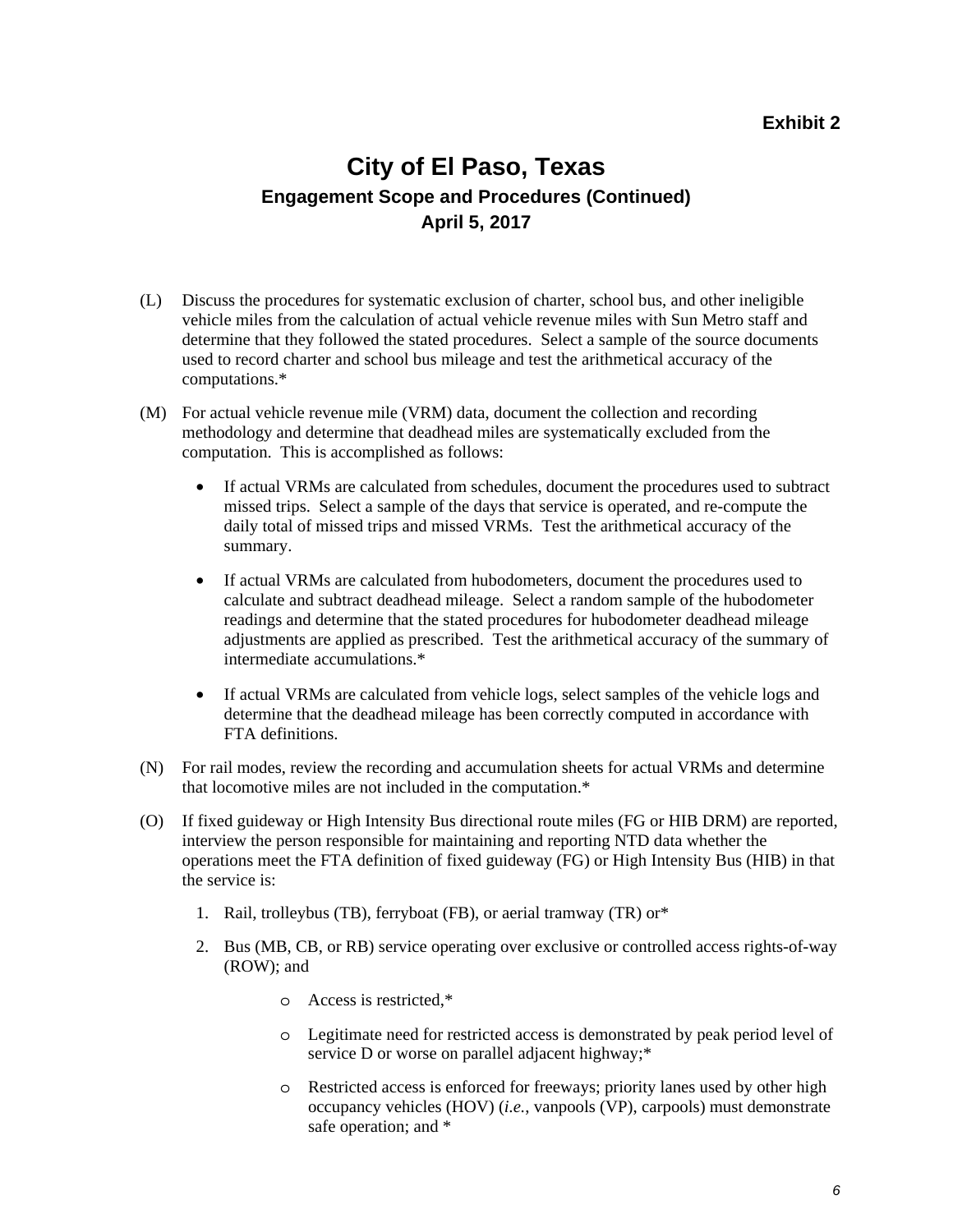### **City of El Paso, Texas Engagement Scope and Procedures (Continued) April 5, 2017**

- o High Occupancy/Toll (HO/T) lanes meet FHWA requirements for traffic flow and use of toll revenues. Sun Metro has provided the NTD a copy of the state's certification to the U.S. Secretary of Transportation stating that it has established a program for monitoring, assessing and reporting on the operation of the HOV facility with HO/T lanes.\*
- (P) Discuss the measurement of FG and HIB DRM with the person reporting the NTD data and determine that the he or she computed mileage in accordance with FTA definitions of FG/HIB and DRM. Inquire of any service changes during the year that resulted in an increase or decrease in DRMs. If a service change resulted in a change in overall DRMs, re-compute the average monthly DRMs and reconcile the total to the FG/HIB DRM reported on the Federal Funding Allocation Statistics Form.\*
- (Q) Inquire if any temporary interruptions in transit service occurred during the report year. If these interruptions were due to maintenance or rehabilitation improvements to a FG segment(s), the following apply:
	- 1. Report DRMs for the segment(s) for the entire report year if the interruption is less than 12 months in duration. Report the months of operation on the FG/HIB segments form as 12. Sun Metro should document the interruption.\*
	- 2. If the improvements cause a service interruption on the FG/HIB DRMs lasting more than 12 months, Sun Metro should contact their NTD validation analyst to discuss. The FTA will make a determination on how to report the DRMs.<sup>\*</sup>
- (R) Measure FG/HIB DRM from maps or by retracing route.\*
- (S) Discuss whether other public transit agencies operate service over the same FG/HIB as Sun Metro. If yes, determine that Sun Metro coordinated with the other transit agency (or agencies) such that the DRMs for the segment of FG/HIB are reported only once to the NTD on the Federal Funding Allocation Form. Each transit agency should report the actual VRM, PMT, and OE for the service operated over the same FG/HIB.\*
- (T) Review the FG/HIB segments form. Discuss the Agency Revenue Service Start Date for any segments added in the 2016 report year with the persons reporting the NTD data. This is the commencement date of revenue service for each FG/HIB segment. Determine that the date reported is the date that the agency began revenue service. This may be later than the Original Date of Revenue Service if the transit agency is not the original operator. If a segment was added for the 2016 report year, the Agency Revenue Service Date must occur within the transit agency's 2016 fiscal year. Segments are grouped by like characteristics. Note that for apportionment purposes, under the State of Good Repair (§5337) and Bus and Bus Facilities (§5339) programs, the seven-year age requirement for fixed guideway/High Intensity Bus segments is based on the report year when the segment is first reported by any NTD transit agency. This pertains to segments reported for the first time in the current report year. Even if Sun Metro can document an Agency Revenue Service Start Date prior to the current NTD report year, the FTA will only consider segments continuously reported to NTD.\*